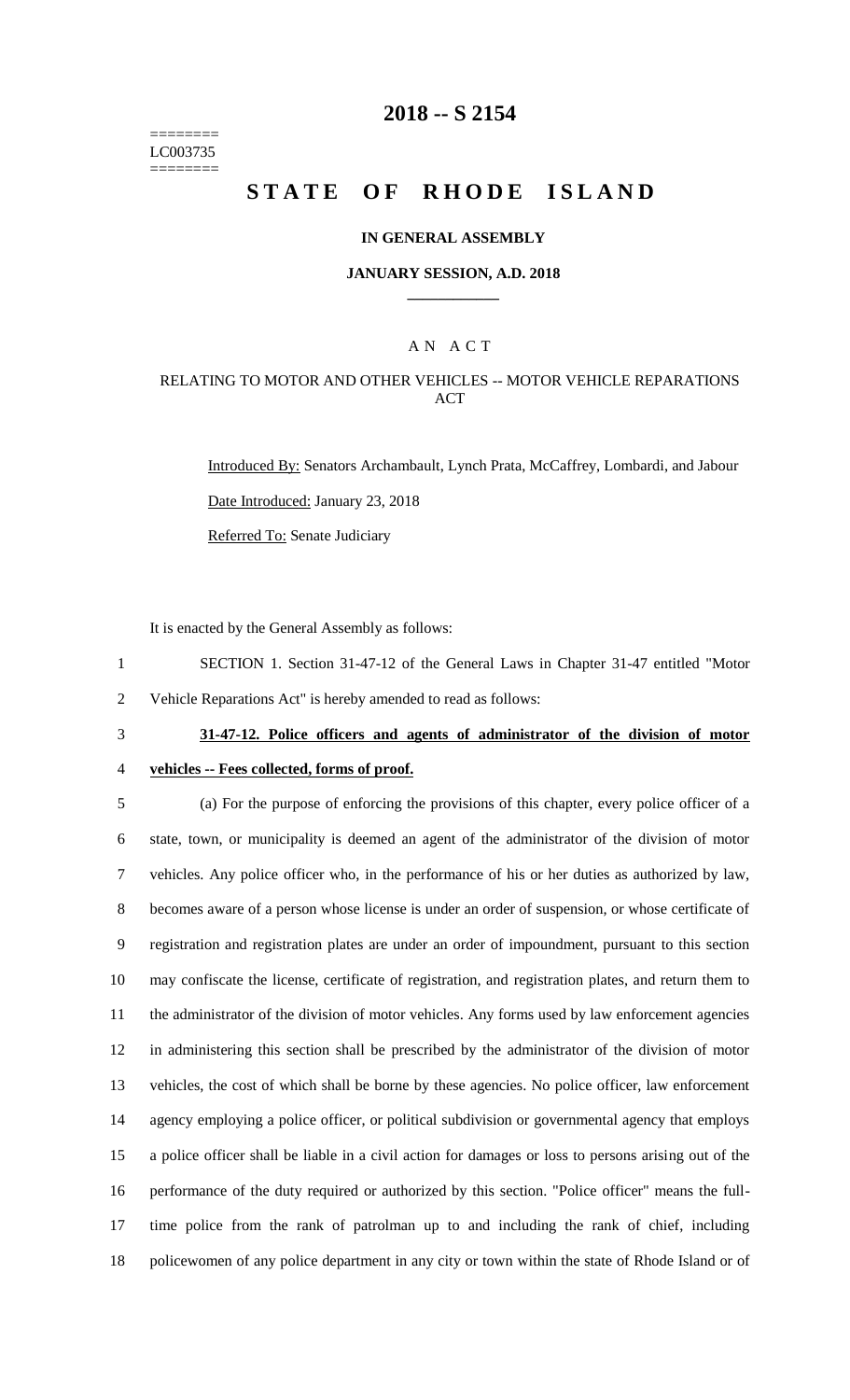the state police.

 (b) All fees, except court costs, collected under this chapter shall be paid into the state treasury and credited to the highway safety fund in a special account hereby created, to be known as the "financial responsibility compliance special account". This special account shall be used exclusively to cover costs incurred by the division of motor vehicles in the administration of this chapter, and by any law enforcement agency employing any police officer who returns any license, certificate of registration, and registration plates to the administrator of the division of motor vehicles pursuant to this chapter.

 (c) The administrator of the division of motor vehicles, court, or traffic tribunal may require proof of financial security to be demonstrated by use of standard form SR 22. If the use of a standard form is not required, a person may demonstrate proof of financial responsibility under this section by presenting to the court, traffic tribunal, or administrator of the division of motor vehicles any of the following documents or a copy of these documents:

(1) A certificate of proof of financial responsibility;

(2) A bond or certification of the issuance of a bond;

(3) A certificate of deposit of money or securities; or

(4) A certificate of self insurance.

 (d) At the time of investigation of a motor vehicle offense or accident by a police officer or when a motor vehicle is stopped by a police officer for probable cause, the police officer making the investigation or stopping the motor vehicle shall ask for evidence of proof of financial security as defined in this chapter. Proof of financial responsibility may be provided using a mobile electronic device; provided, however, that the police officer requiring the proof of financial responsibility shall be prohibited from viewing any other content on the mobile electronic device. Any person utilizing an electronic device to provide proof of insurance shall assume any and all liability for any damage sustained to the mobile electronic device. If the evidence is not provided, a citation to appear before the traffic tribunal shall be issued to the operator. However, any citation issued solely for failing to provide evidence of financial responsibility shall be held by the issuing police officer or law enforcement agency for at least one business day before submitting the citation to the traffic tribunal. Any operator who receives a citation for failing to provide valid evidence of financial responsibility shall have the opportunity to provide evidence of financial responsibility that existed at the time of the violation within the one-business-day period, at which time the issuing police officer or law enforcement agency shall withdraw the citation, and the motorist shall not be required to appear before the traffic tribunal. Notwithstanding this provision, police officers who issue a citation for lack of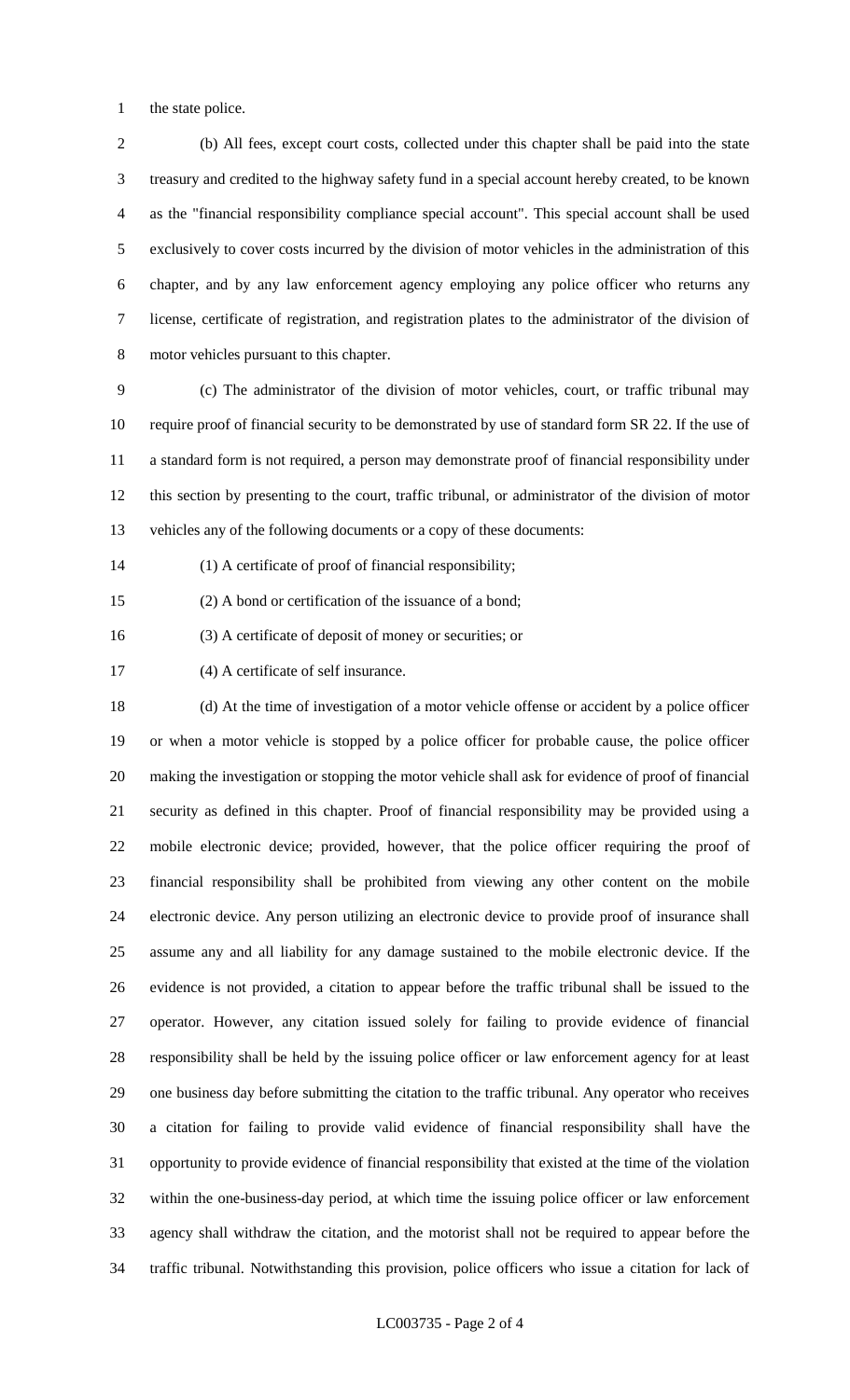evidence of financial responsibility, in addition to one or more other citations, need not wait the one-business-day waiting period before submitting the citation for lack of evidence of financial responsibility to the traffic tribunal. The traffic tribunal may, by rule and regulation, prescribe the procedures for processing the citations. Motor vehicles may not be stopped solely for the purpose of checking for evidence of proof of financial security.

- (e) (1) Upon a first offense, one must provide proof of current insurance and a binder or release letter covering the cost of the accident, as long as the accident does not include bodily injury, death, etc.
- (2) In addition, penalties do not release the motorist from any pending matter before any other appropriate court.
- (f) Any operator of a motor vehicle registered in this state who shall operate a motor vehicle without proof of financial security, as defined in this chapter, being in full force and effect 13 on the date of the motor vehicle stop or accident, may be subject to suspension of license and 14 fines as follows: (1) For a first offense, a suspension of up to thirty (30) days and may be fined one 16 hundred dollars (\$100) up to two hundred and fifty dollars (\$250); (2) For a second offense, a suspension of up to six (6) months, and may be fined five

18 hundred dollars (\$500); and

- (3) For a third and subsequent offense, a suspension of up to one year. Additionally, any
- 20 person violating this section a third or subsequent time shall be punished as a civil violation and
- 21 may be fined one thousand dollars (\$1,000).
- SECTION 2. This act shall take effect upon passage.

======== LC003735 ========